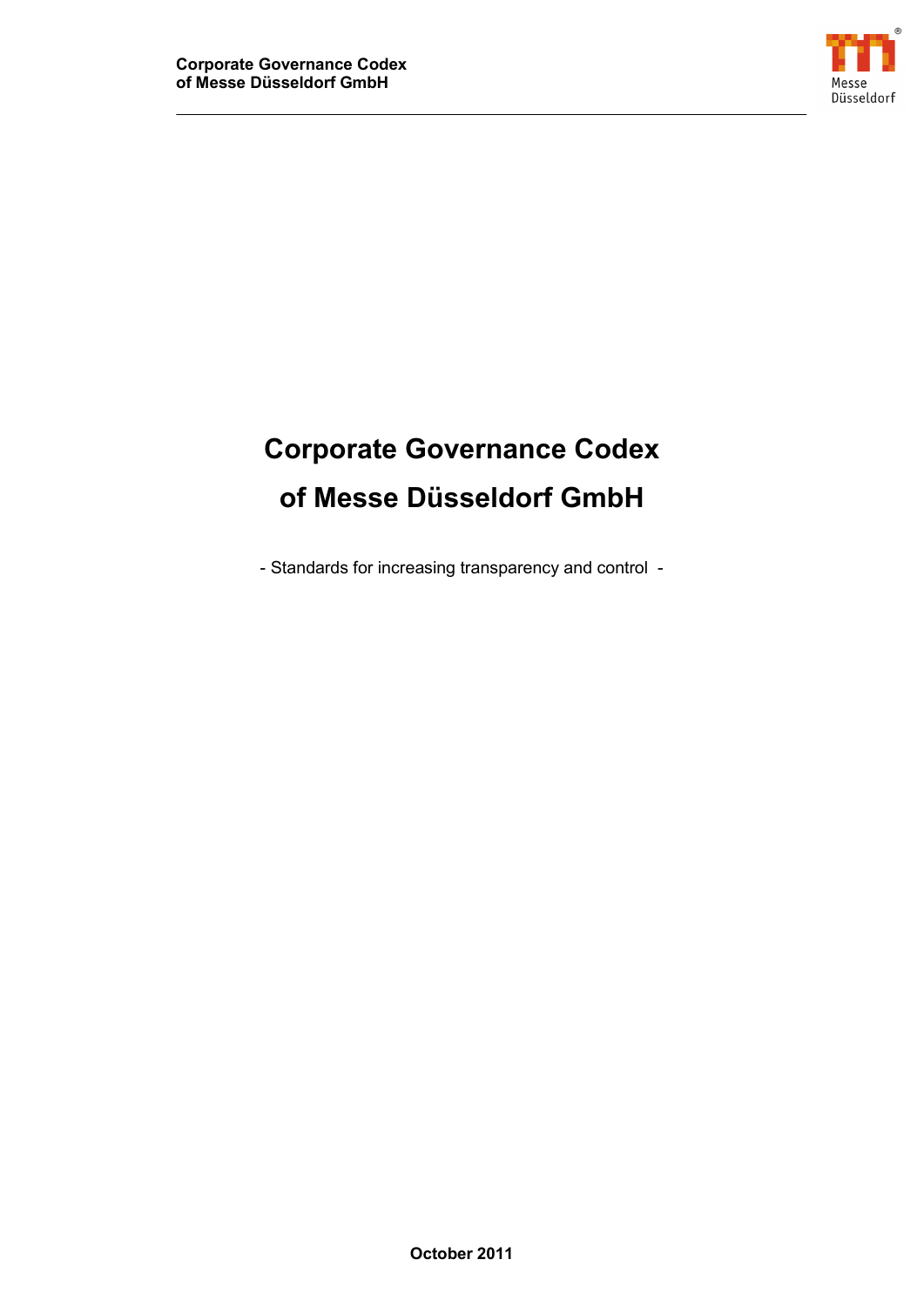

## **Preamble and area of application**

Messe Düsseldorf GmbH recognises its social responsibility. Its actions and those of its employees are based in particular on the values integrity and fairness, in both internal and external dealings.

The corresponding underlying standards are laid down in these guidelines under the title "Corporate Governance Codex of Messe Düsseldorf GmbH"; this in turn is based on the "Public Corporate Governance Codex for the participatory interests of the Federal State Capital Düsseldorf".

The aim of the Corporate Governance Codex is

- to determine and define a standard for the interaction of all participants
- to ensure the promotion of responsible corporate management and supervision oriented towards the purpose and the economic success of the company
- to improve corporate transparency.

## **1. Rights and laws, internal regulations**

Messe Düsseldorf GmbH as well as its employees undertake to live up to their social responsibility in all business activities or in their work areas.

They will observe the respectively applicable statutory provisions as well as the internal company regulations in all business dealings and decisions that concern their work.

## **2. Social responsibility**

- **2.1** Messe Düsseldorf GmbH respects internationally recognised human rights.
- **2.2** Messe Düsseldorf GmbH undertakes to oppose any form of discrimination within the scope of the applicable statutory provisions, in particular the General Equality of Treatment Act. In particular, it does not tolerate any disadvantaging of employees on the basis of race, ethnical background, gender, religion, outlook on life, disability, age or sexual identity.

#### **October 2011**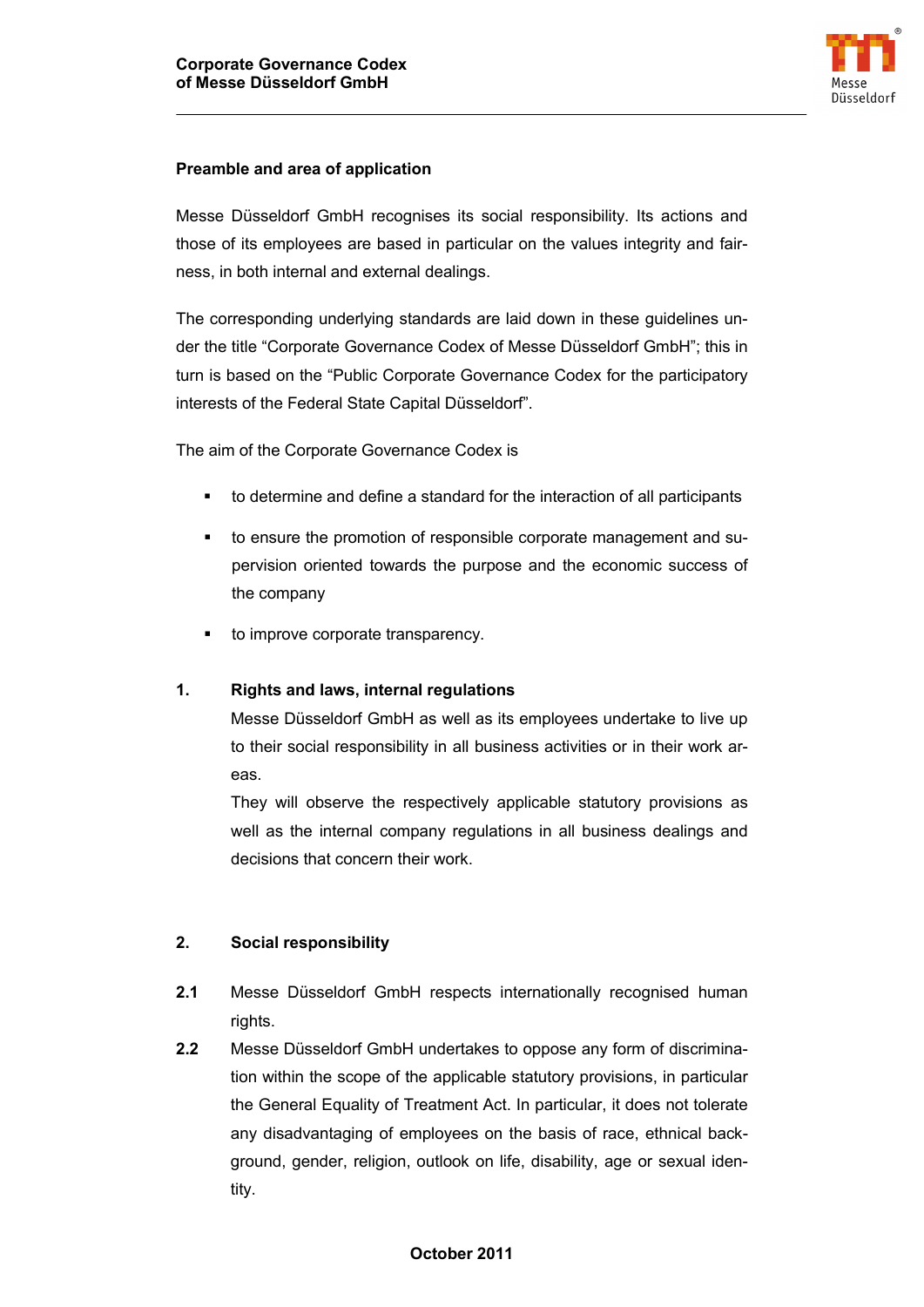

- **2.3** Messe Düsseldorf GmbH ensures and pays attention to the existence of fair working conditions for its employees. Wherever possible, it will encourage and support such conditions in the respective working areas. It ensures health and safety at the place of work. To this end, it complies with the statutory provisions applicable in the Federal Republic of Germany. For this purpose, it has, in particular, set up committees.
- **2.4** Messe Düsseldorf GmbH observes the applicable statutory data protection provisions.
- **2.5** It considers itself obliged to continue to improve the existing, high environmental standards in its company and thus to promote environmental and climate protection in a sustainable manner. It actively encourages its employees to conduct themselves in an environmentally-conscious way.
- **2.6** Messe Düsseldorf GmbH as well as its employees have an obligation of confidentiality. Consequently, they will not forward either business secrets or confidential documents to unauthorised parties or enable such parties to gain knowledge of business secrets and confidential documents. The only exception concerns information that can or must be forwarded on the basis of existing statutory regulations and/or legitimate ordering.

## **3. Statutory fundaments**

## **3.1 Corruption**

Messe Düsseldorf GmbH as well as its employees make a strict distinction between professional and private dealings within the scope of their respective activities. As such, private interests are separated from the interests of Messe Düsseldorf GmbH as a company. Personal interests and unrelated considerations play no part in any decisions and actions by employees within the scope of their professional work.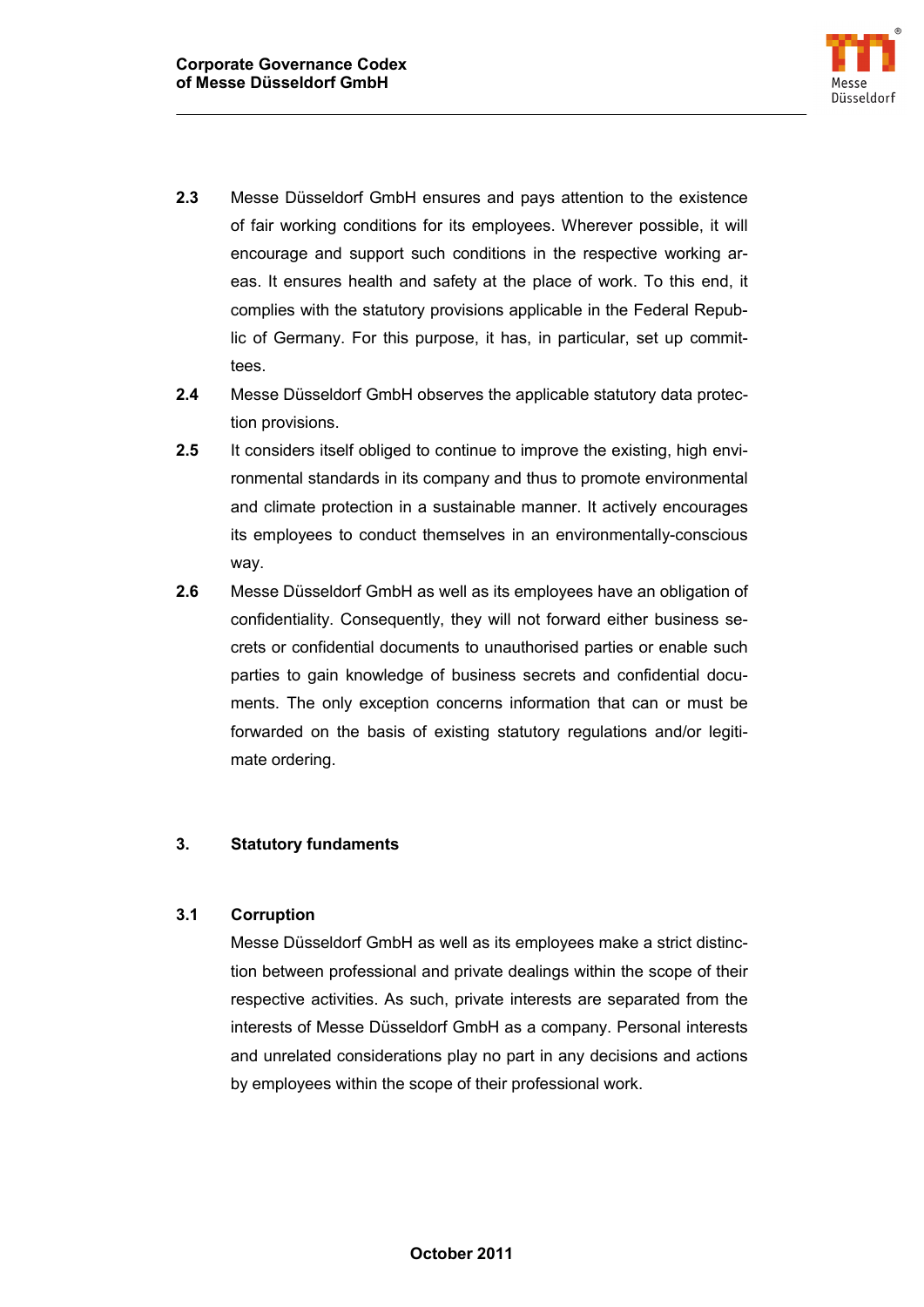

## **3.1.1 Criminal offences in connection with holders of office**

Neither Messe Düsseldorf GmbH nor its employees grant holders of office (e.g. civil servants, public sector employees) advantages of a personal nature in order to obtain advantages for Messe Düsseldorf GmbH or themselves.

### **3.1.2 Criminal offences in business dealings**

The acceptance of personal advantages in business dealings in return for preferential treatment by Messe Düsseldorf GmbH or its employees is not practised. No such advantages are granted, promised, offered or approved.

Messe Düsseldorf GmbH has issued binding internal guidelines informing its employees in this respect.

### **3.2 Competition law / cartel law**

Messe Düsseldorf GmbH as well as its employees are committed to ensuring fair competition. They comply with the relevant statutory provisions. No agreements are made with either competitors, suppliers or customers of Messe Düsseldorf GmbH which could promote or support competition in an unfair manner. In particular, no price fixing agreements are made.

#### **3.3 Data protection**

Messe Düsseldorf GmbH as well as its employees comply with the statutory provisions on data protection. They are obliged to observe the principle of data economy.

Messe Düsseldorf GmbH has appointed a company data protection officer.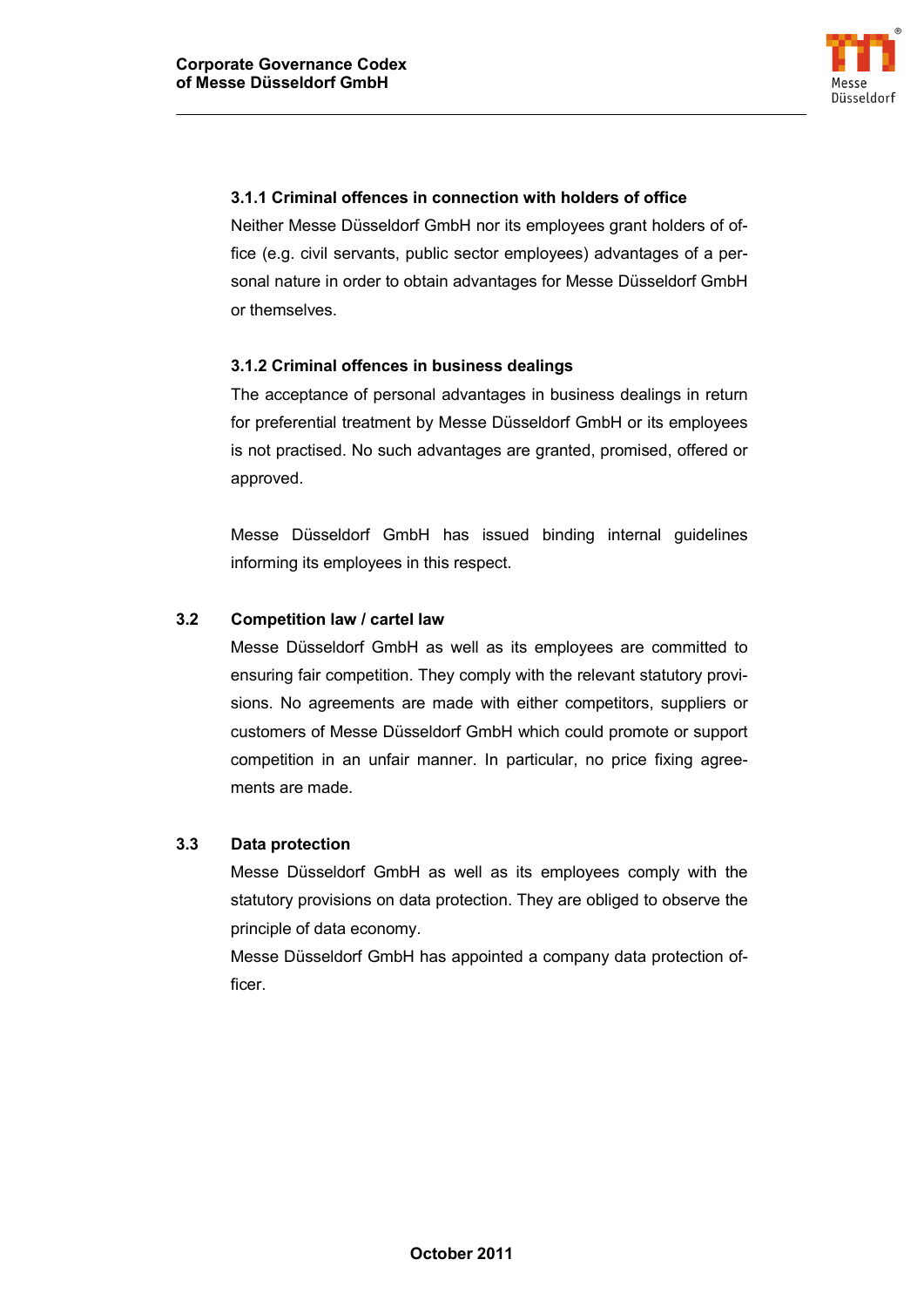

# **4. Management**

## **4.1 Fundamental aspects**

## **4.1.1**

The Management is made up of several persons. It has a Chairman. Rules of Procedure regulate the allocation of business and collaboration within the management, in particular representation. The Rules of Procedure have been approved by the Supervisory Board.

### **4.1.2**

The Management manages the company's business and exercises the diligence of prudent businessmen in company matters. The Management ensures that the four-eyes principle is applied when making all decisions within the company that are not of only immaterial importance.

#### **4.1.3**

The Management concentrates on complete implementation of the object of the company and on its public mandate.

## **4.2 Duties and responsibility**

## **4.2.1**

The Management fulfils its obligations with respect to the shareholders and the Supervisory Board to develop new strategic targets in an active manner, e.g. within the scope of the business planning.

## **4.2.2**

The Management ensures appropriate risk management and risk controlling, including an effective internal auditing/control system; internal auditing is carried out as an independent body.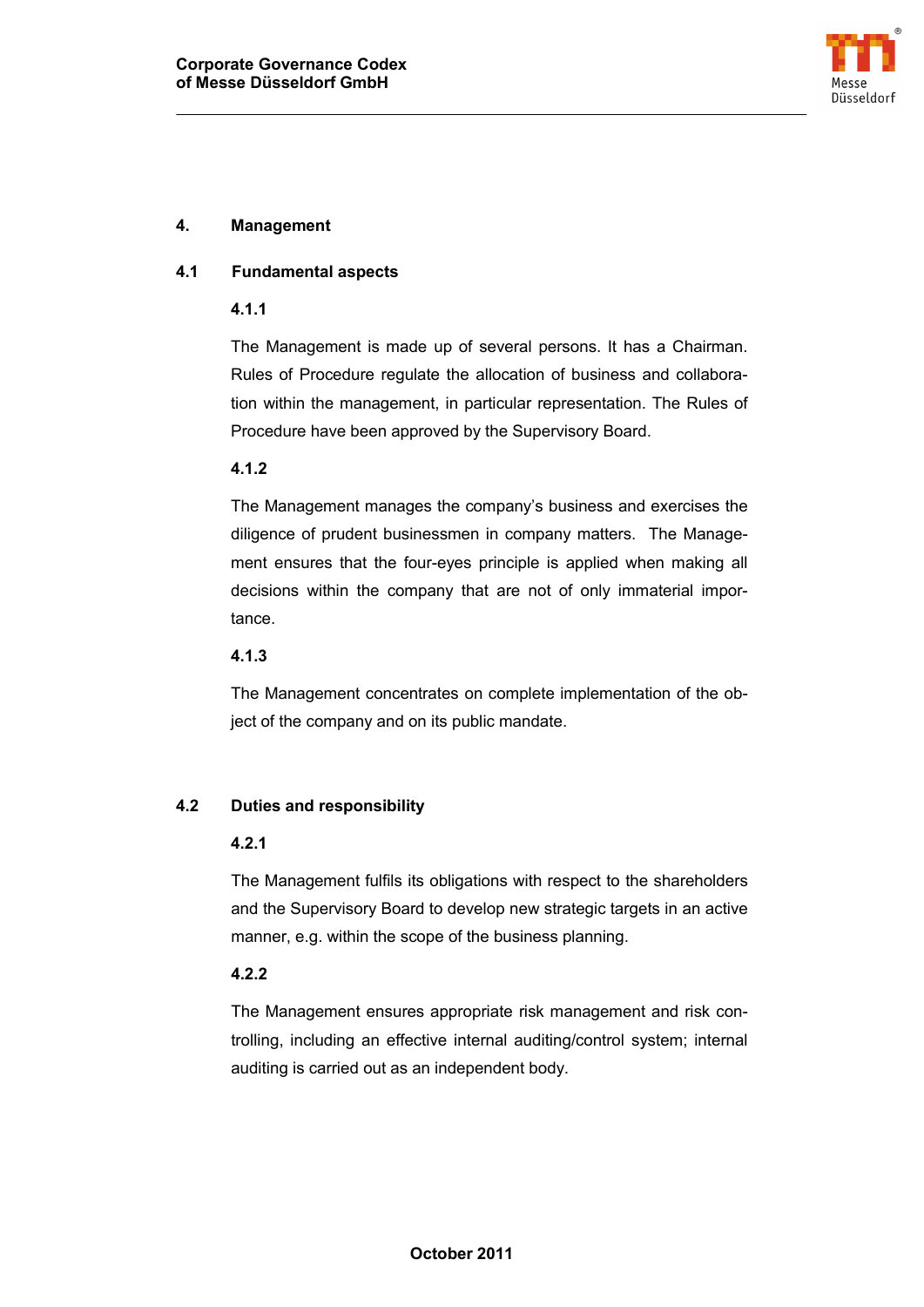

# **4.2.3**

The Management has implemented a reporting system. It informs the Supervisory Board regularly, promptly and extensively in accordance with the Shareholders' Agreement on all matters of relevance to the company concerning planning, business developments, the risk position and risk management. It reports on deviations between the development of business and the agreed plans and targets, stating reasons.

# **4.2.4**

The Management prepares the Annual Financial Statements and the Management Report in accordance with the regulations of the Third Book of the Commercial Code (HGB) for large incorporated firms and subject to compliance with the regulations of the Budgetary Principles Act (HGrG). The content of the Management Report and of the Notes is based on that applied to listed companies.

## **4.2.5**

When taking decisions, the Management also orients itself towards overall communal objectives, thus fulfilling its public responsibility.

## **4.2.6**

The Management manages business and its shareholdings in accordance with the law, the Shareholders' Agreement and the shareholding guidelines of the local authorities.

## **4.2.7**

The Management ensures that the company's other expenses, in particular for consulting, representation measures and sponsoring, professional excursions, small presents as well as for events, are justifiable from the point of view of economy and thriftiness.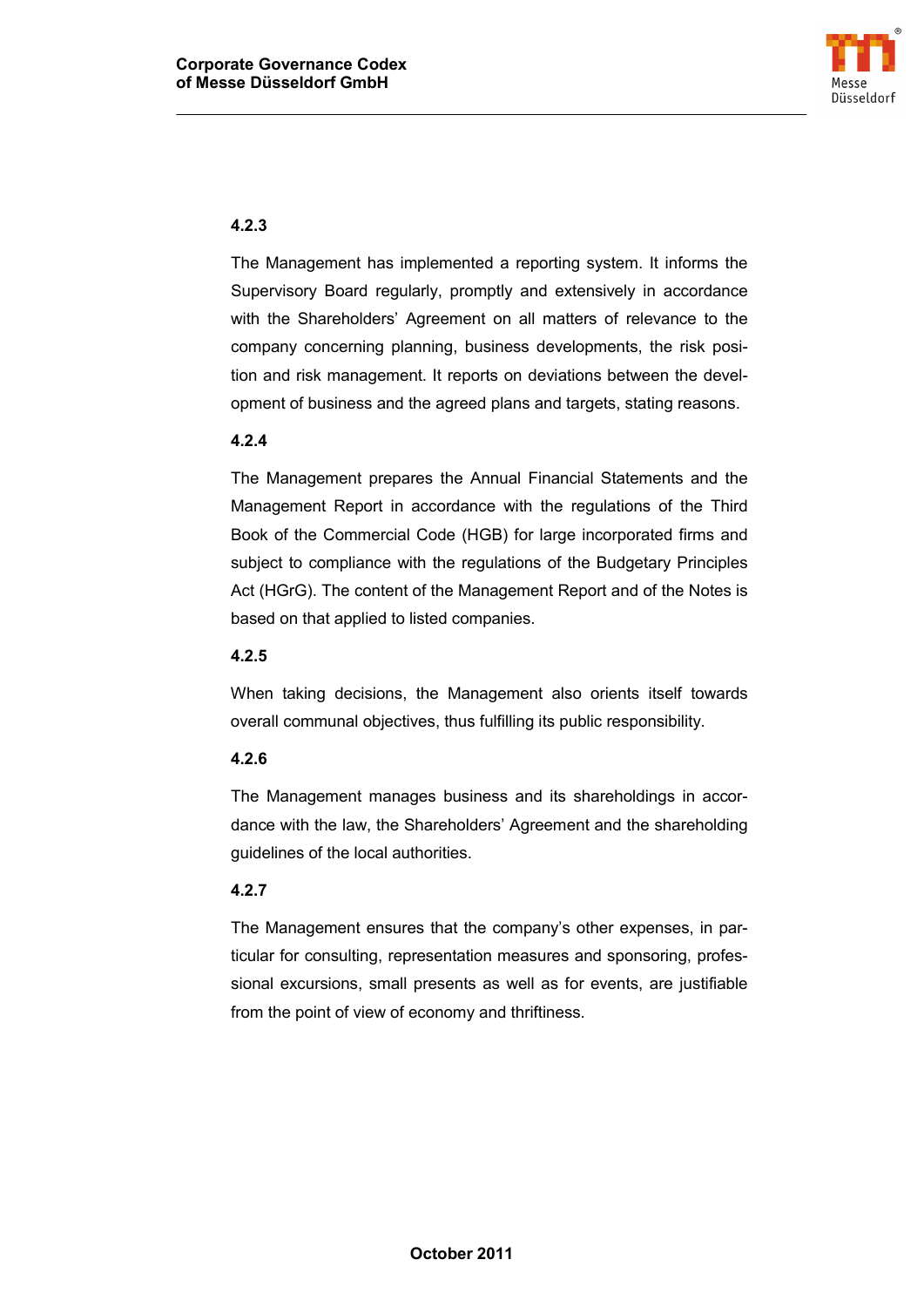

# **4.3 Conflicts of interest**

## **4.3.1**

The members of the Management respect a comprehensive prohibition to compete during their work for the company.

### **4.3.2**

Members of the Management only assume secondary occupations – in particular supervisory board mandates outside of the company – with the consent of the Supervisory Board of Messe Düsseldorf GmbH.

### **4.3.3**

Members of the Management (as well as employees) must not request or accept gifts or other advantages from third parties, either for themselves or for others, in connection with their work, and must not grant third parties unjustifiable advantages.

#### **4.3.4**

Members of the Management are obliged to safeguard the interests of the company. When making decisions, no member of the Management must pursue personal interests and use business opportunities, to which the company is entitled, for himself.

## **4.3.5**

Each member of the Management must disclose conflicts of interests, in particular the existence of reasons for partiality as per Section 31 paragraph 1 and 2 GO (Local Authorities Ordinance) NRW, to the Supervisory Board immediately and must also inform the other members of the Management. All business dealings between the company and the members of the Management, as well as persons and companies personally affiliated to them, must conform to normal industry standards. Significant business transactions require the consent of the Supervisory Board.